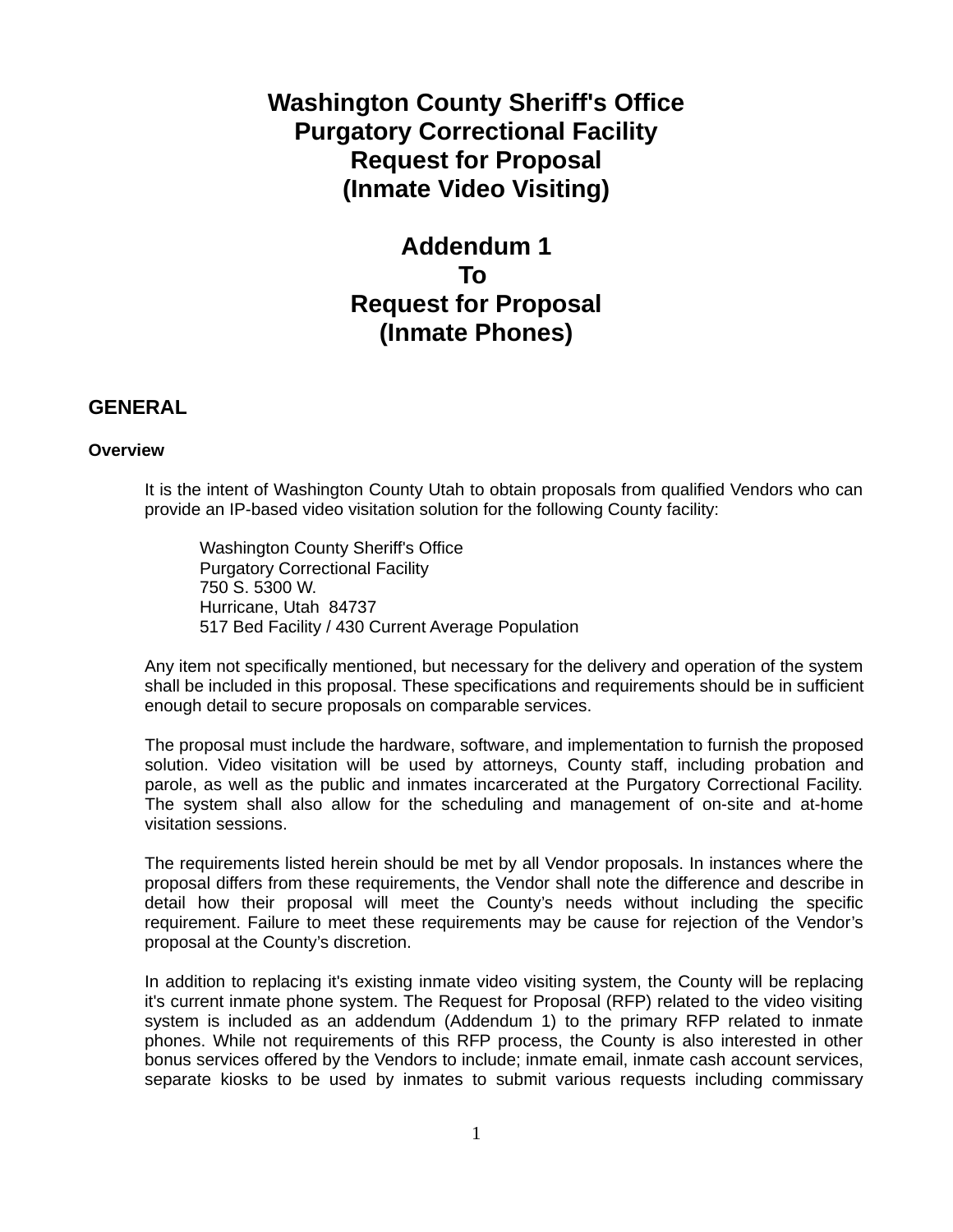orders, grievances etc. The County is not interested in changing it's current commissary program, which is self-run.

Participants in the RFP process may submit: a single proposal covering both the inmate phone and video visiting systems if both are offered by a single Vendor; two separate proposals if offered through two separate Vendors acting together, one offering inmate phone services and one offering inmate video visiting services; or two separate proposals if offered through two separate Vendors acting independently, one offering inmate phone services and one offering inmate video visiting services. Regardless of the option selected, Vendors should plan on giving separate presentations for each system.

# **Schedule**

The schedule for this RFP process is as follows:

| Mandatory Pre-Proposal<br>Conference:               | July 10/11, 2013               |
|-----------------------------------------------------|--------------------------------|
| Start Date for Submission of<br>Proposal Responses: | July 15, 2013                  |
| Proposal Response Deadline:                         | July 22, 2013                  |
| <b>Proposal Presentations:</b>                      | August 5/6/7, 2013             |
| Contract Award:                                     | On or about August 22, 2013    |
| Installation and Cut-Over:                          | On or about September 27, 2013 |

## **Definitions and Terms**

For the purposes of this RFP and other related discussions and correspondence, the term "PCF" refers to Purgatory Correctional Facility, "Staff" refers to the staff of the Washington County Sheriff's Office, "County" refers to Washington County Utah, "Vendor" refers to a provider of equipment and services, "System" will refer to the inmate telephone system or inmate video visiting system where appropriate, "Proposal" refers to Vendor responses to the RFP, "Friends and Families" (F&F) refers to the friends and families of the inmates.

#### **Proposal Submission**

Each Vendor must prepare a written response. Proposals shall be formatted consistent with the specific sections of the RFP and the requirement "R" identifier. Vendors must respond to all requirements and submit the following:

A Letter of Transmittal Required Contact Information Required Insurance and Financial Documents Summaries Related to Requirements R01 - R79

One (1) original and one (1) copy of the Vendor proposal must be returned by mail or other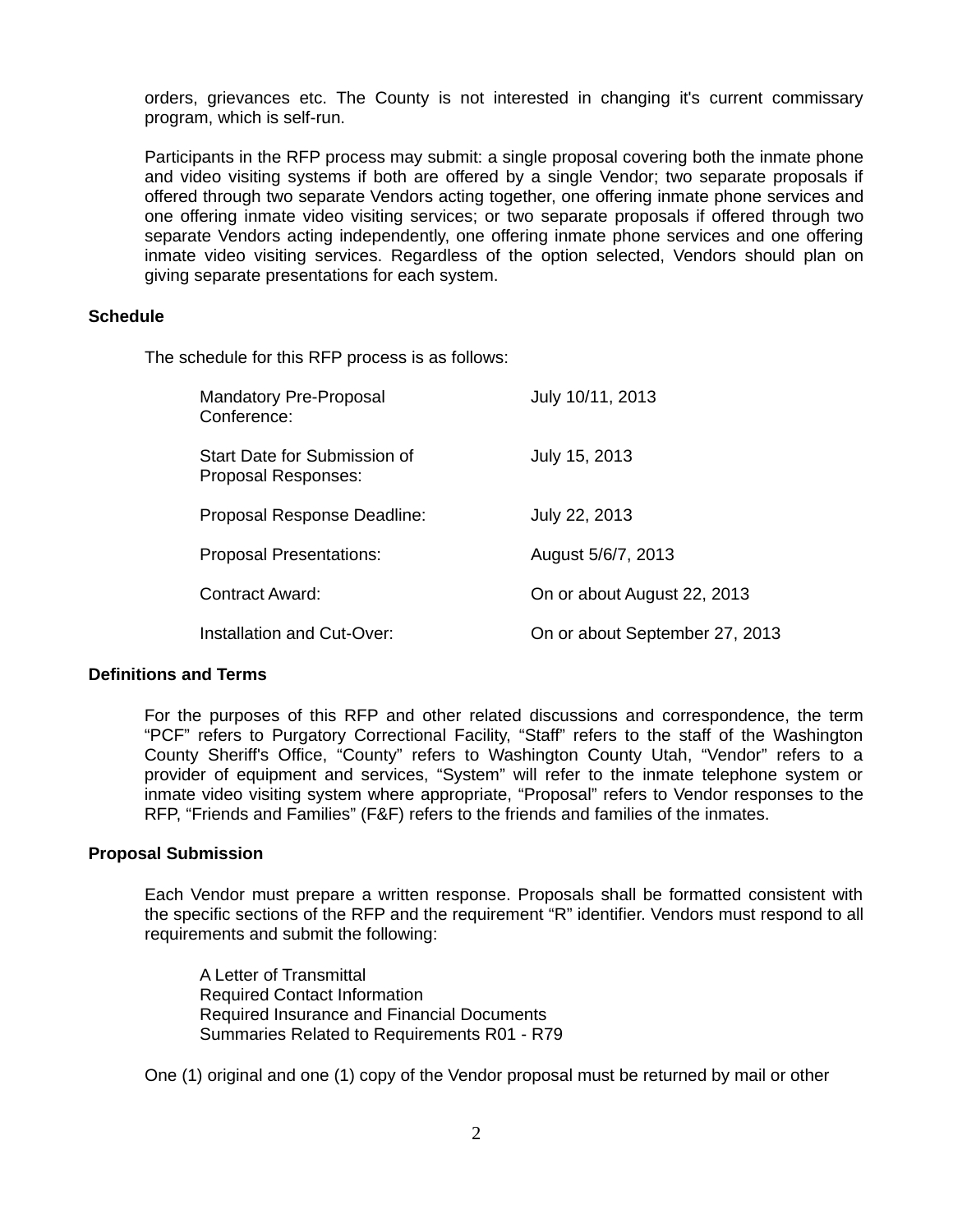carrier and received by the County no later than July 22, 2013.

The Letter of Transmittal must include a statement that identifies all materials and enclosures being forwarded in the proposal. The Letter of Transmittal must be signed by the person who is authorized to contractually commit the Vendor's organization.

Proposals not received by the due date will be automatically disqualified from consideration and sent back to the Vendor unopened. Each proposal shall be addressed and mailed as follows: "Inmate Telephone System and (or) Video Visiting System Proposal, Purgatory Correctional Facility, 750 S. 5300 W. Hurricane, Utah 84737" on the outside of the sealed package. The original proposal shall be clearly marked "ORIGINAL" and contain all original signatures. The copy shall be marked "COPY."

# **Proposal Expiration**

The submitted proposal must remain valid through August 30, 2013.

# **Vendor Inquiries**

If additions, deletions, modifications or clarifications to the RFP become necessary, the changes will be emailed to all Vendors. Nothing presented orally during Vendor inquiries will modify or alter the specifications or requirements of the RFP.

Each Vendor shall identify a single contact person who will be responsible for coordinating the efforts and personnel of their organization in this process. Information required shall include:

Name **Organization** Telephone Numbers Address Email address

Your point of contact at the County is as follows:

Lieutenant Perry Lambert Desk 435.656.6659 Cell 435.632.6387 [plambert@washeriff.org](mailto:plambert@washeriff.org)

#### **Basis of Award**

An inmate video visiting system is a vital service to the County. In addition to the obvious need to provide visiting services to the inmates, the County expects to benefit from the peripheral aspects of the system to include investigative tools, increased security, increased operational efficiency, and the other non-visiting services offered by the Vendor.

The County's objectives in obtaining a video visitation system include:

Replacement of it's original analog visitation equipment.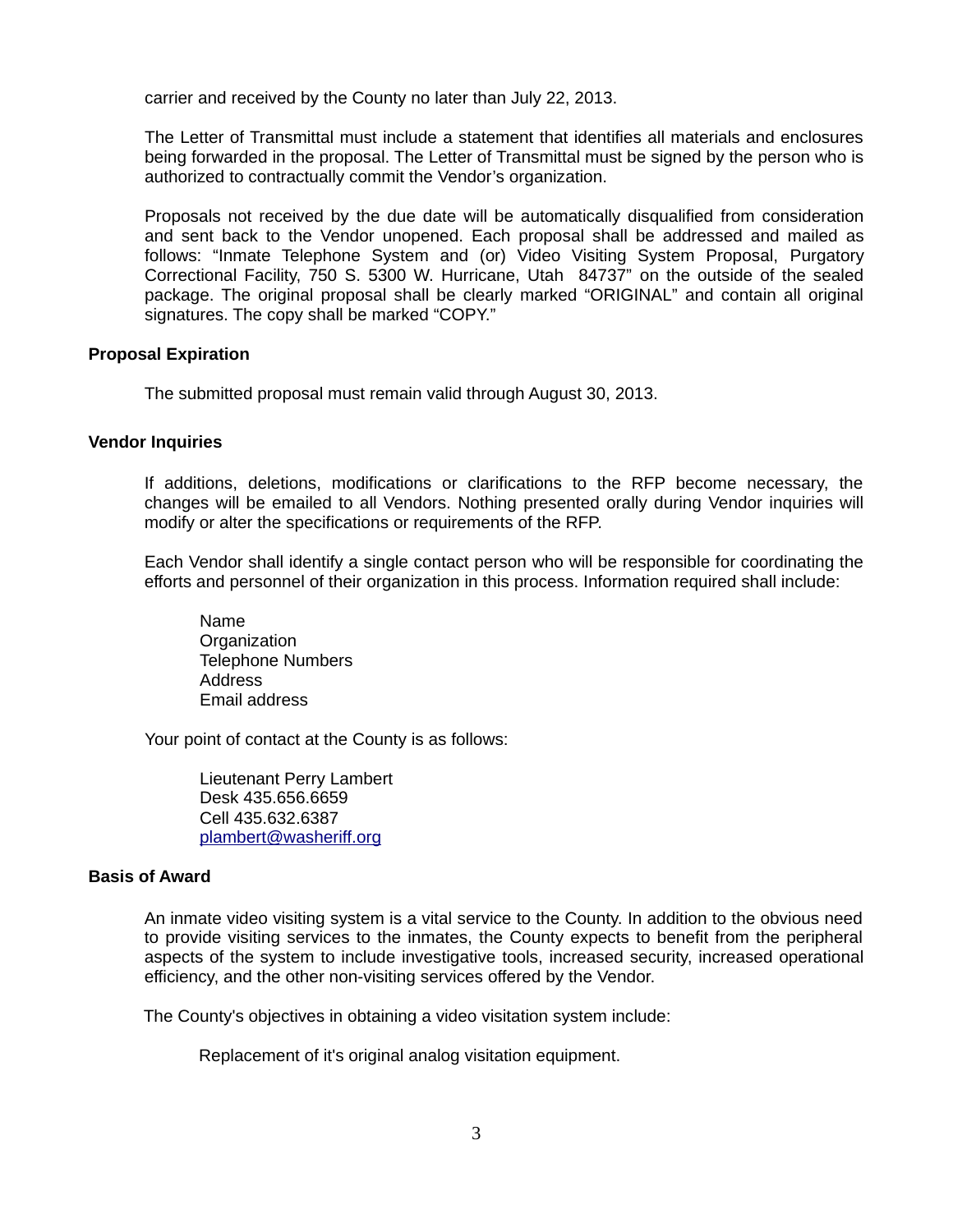To provide scheduling for video visitation sessions.

Reduce administrative costs associated with visitation.

Provide remote off-property visitation options.

The County prefers a Vendor that has a single point of contact for all matters related the contract, systems, installation, training, service, maintenance etc., particularly if subcontractors are involved.

The County expressly reserves the right, in its sole judgment, to accept or reject any or all proposals, with or without cause; to modify, alter, or waive any technicalities or provisions; and to accept the proposal which is determined to be the best overall offer. Therefore, in selecting a Vendor, the County will not rely exclusively on commission offering or any other single factor.

The contents of this solicitation and the Vendor's response, when submitted to and accepted by the County, shall become an integral part of any contract agreed upon between the Vendor and the County.

To ensure specified performance of the proposed system, the County reserves the right to require a Vendor to demonstrate it's system and any features specified in this RFP. If required, this will be done at the pre-proposal conference.

When a Vendor cannot conform to certain aspects of this request, it should offer reasons why, or alternate services and equipment that it does provide. Non-compliance with certain requirements is not necessarily grounds for disqualification, though the County reserves the right to disqualify on this basis if it desires.

Each proposal will be evaluated with regards to the following selection factors:

30% - Demonstrated ability to meet the technical requirements, based upon the Vendor's RFP responses and information provided by similar facilities in which the Vendor has it's system installed. Other bonus services offered by the Vendor, and or the Vendor's ability to interact with providers that offer these other services, will be considered positively in this factor.

30% - The formula for determining the score awarded for cost shall be as follows: Financial offering including the overall commission rate paid to the County based on the gross revenue of off-site visits, the rates and other charges to the inmate or party who accepts the charges, and the Vendor's overall ability to provide a good value. The exact terms related to equipment and start-up costs, if any, will also be considered in this factor.

30% - Vendor experience, level of the technology offered, level of account and maintenance support, and current customer references.

10% - Proposed project plan, the timeliness of it's implementation, the degree of service interruption, and the level of required involvement by the County, noting that excessive involvement by the County would be considered negatively in this factor.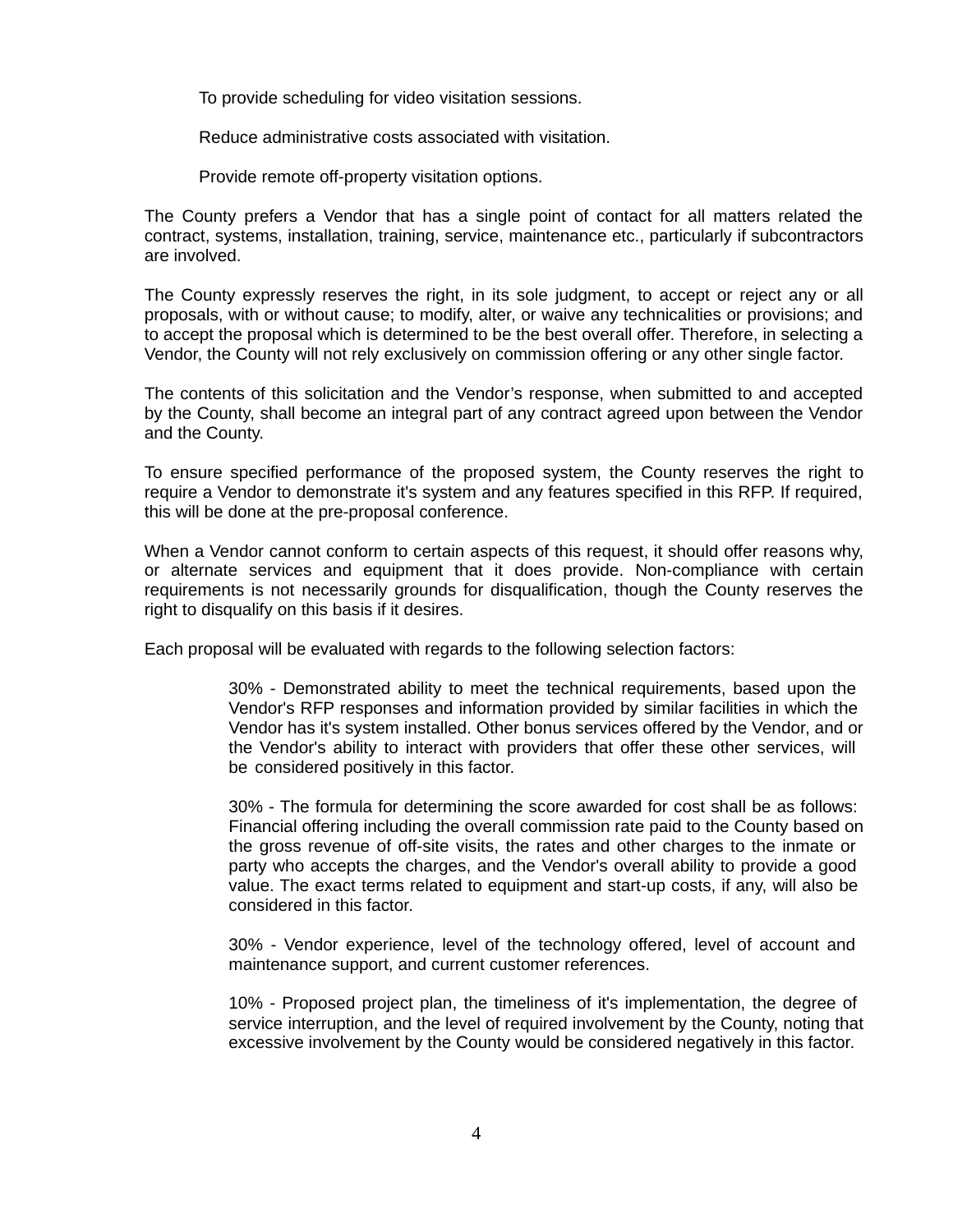# **Contract Term**

The contract will be for a period of three (3) years. At the expiration of this contract, the County will have the option of continuing the phone services with the Vendor's company for a period of two (2) additional years in one-year increments if substantially the same or more favorable commission, rates, and services are offered by the Vendor. Each optional year will require the County's approval for renewal.

The contract may not continue or be renewed for any year after the first year of the multiyear contract if adequate funds are not appropriated or otherwise available to continue or renew the contract.

# **Termination**

The obligation to provide further service under the terms of the resulting agreement may be terminated immediately by the County upon written notice in the event of material breach by the successful Vendor to perform in accordance with the terms hereof, or any contract resulting from this RFP. The County's failure to exercise the option to terminate the contract will not be considered a waiver of any present or future material breach. In the event that the County chooses to discontinue this contract either by termination or not extending the contract, the Vendor warrants that it will remove all its equipment from the facility without charge. Service and equipment will not be removed until another Vendor's system is in place or when approved by the County. The removal of equipment and discontinuation of service will occur during the implementation of the new system with minimal interruption of service to this facility. It will be necessary that the incumbent Vendor cooperate with the new Vendor during the implementation of the new system.

If either party defaults in the performance of any other obligation under this agreement, then the non-defaulting party shall give the defaulting party written notice of its default, setting forth with specificity in the nature of the default. If the defaulting party fails to cure its default within 30 days after receipt of the notice of default, then the non-defaulting party shall have the right to immediately terminate this agreement and pursue all other remedies available to the non-defaulting party, either at law or in equity.

## **Damage and Repair Liability**

The County will have no liability to the Vendor for fraud, theft, vandalism, damage or loss of the Vendor's equipment inflicted by the inmates or the public. All costs associated with the repair will be the responsibility of the Vendor.

The Vendor warrants that all repairs will be made at its expense. The Vendor shall make all reasonable efforts to ensure that the visitation system in all cases is operational and repaired as quickly as possible.

#### **Indemnification**

The Vendor will be required to indemnify the County for any and all liability, loss, costs, damage or any other expenses which may accrue to or be incurred by the County as a result of injury or damage to any person or property occasioned by any intentional or negligent act or omission by the Vendor, its employees, agents, subcontractors or other related parties.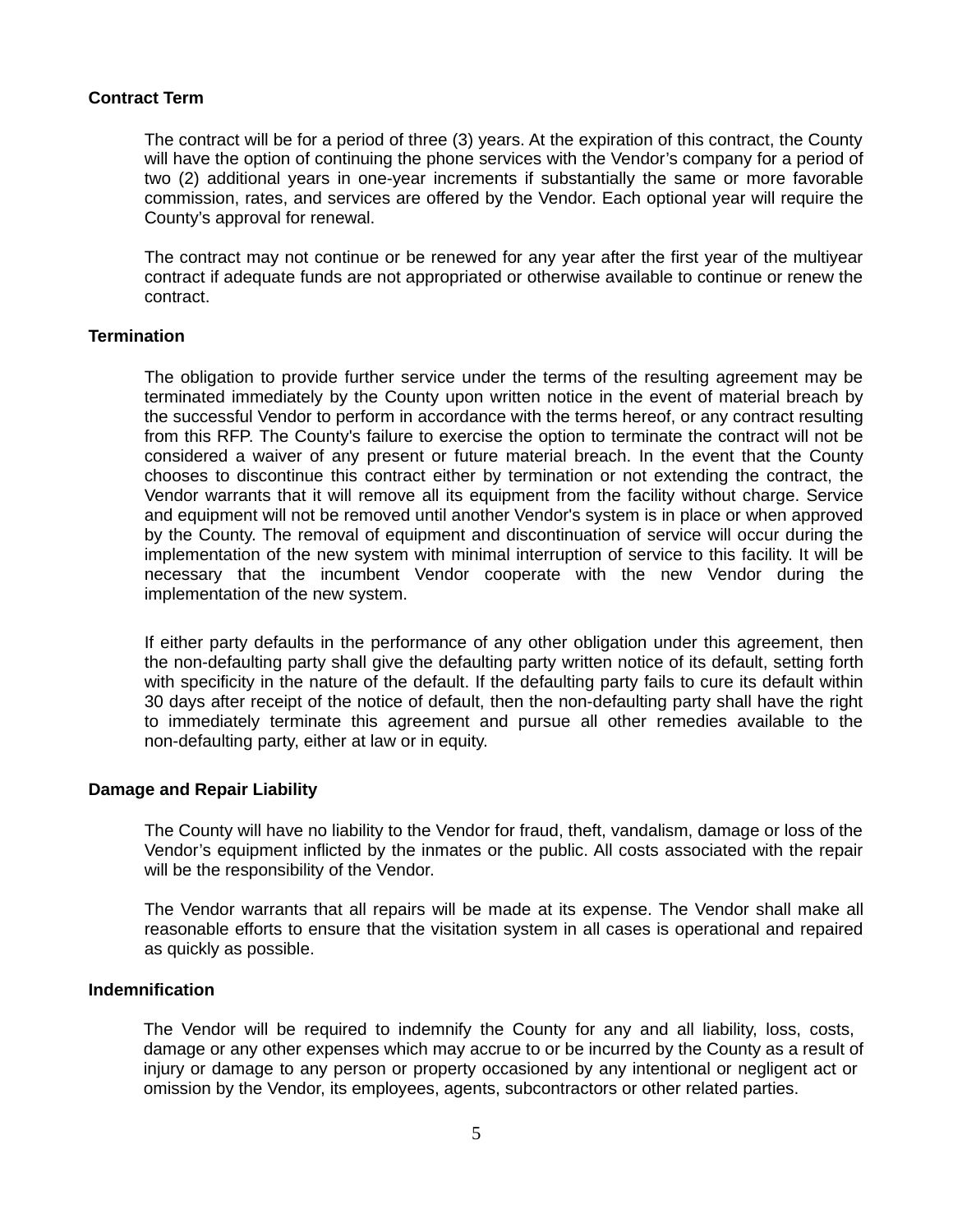# **Installation and Disconnection**

The Vendor will be responsible for all costs of installation or disconnection throughout the term of the contract.

The Vendor will be required to furnish and install equipment, dedicated lines, and any other item necessary to make the service fully functional. Because the the visiting system currently in place is owned by the County, and is original equipment to the facility, the Vendor selected will be responsible for removal and disposal of all said equipment.

# **Current County Video Visitation System**

As stated, the current inmate video visiting option is original analog equipment with little to no recording and monitoring capability. The equipment in place is thought to have little to no value.

Note, inmate visiting booths are located outside the housing sections in the facility's main corridor. Friends and family visiting booths are located in the facility's main lobby. Proposed inmate services kiosks would be located in the inmate housing sections for easy access by the inmates. It is the intent to keep the current visiting configuration, with visiting outside of the inmate housing areas.

# **Mandatory Pre-proposal Conference**

The purpose of the pre-bid conference is to provide prospective Vendors with the opportunity to have their questions addressed. Due to the need for all Vendors to possess a complete understanding of the requirements of this solicitation, attendance at this conference is mandatory. A walk-through of the facility will be included in this conference.

Mandatory pre-proposal conference: Monday July 10 and 11, 2013 / 0900-1700 MST

Location: Purgatory Correctional Facility 750 S. 5300 W. Hurricane, Utah 84737

Additional details to be released at a later time.

#### **Discussions**

Discussions may be conducted with offerors who submit proposals that the County determines to be reasonably susceptible of being selected for award, followed by an opportunity to make best and final offers. However, proposals may be accepted without discussions.

# **Miscellaneous Requirements**

The County will not be liable for any of the cost incurred in preparation and presentation of the Vendor responses, or for any other portion of this process.

Any materials submitted by the Vendor that are considered confidential in nature must be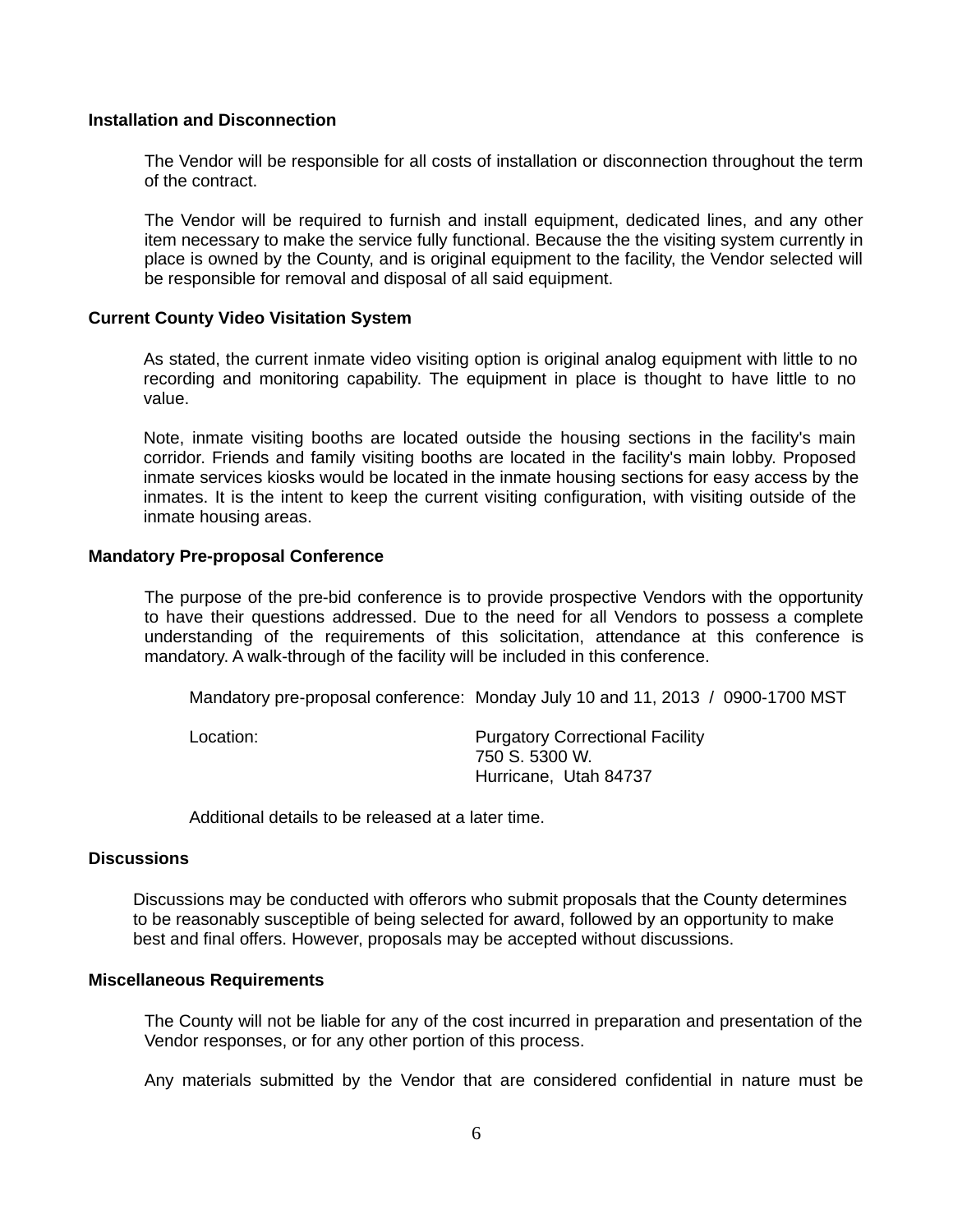clearly marked as such. Due to applicable laws and regulations concerning public documents, the County makes no representation that such material will be kept confidential.

#### **Insurance**

The successful Vendor shall possess and provide certificates of insurance for both Worker's Compensation Insurance with limits of not less than the Utah statutory limits, and General Liability Insurance coverage, with limits of not less than \$1,000,000. The County shall be named as an additional insured on the General Liability Insurance certificate of insurance. Any insurance that is required does not limit the Vendor's obligation to indemnify the County for a claim above that amount.

#### **Financial Stability**

Vendors shall provide the County with financial statements, including statements of operations, balance sheets, and statements of cash flows for the last two fiscal years.

# **QUALIFICATIONS AND EXPERIENCE, TECHNICAL REQUIREMENTS**

#### **Experience**

R01 The Vendor shall demonstrate experience in providing inmate video visitation services to correctional facilities of similar size. Due to the complex nature and security concerns of correctional facilities, the County prefers that Vendors have experience serving other correctional customers.

R02 The Vendor shall provide an overview of it's firm, including years and nature of experience in the inmate telephone business.

# **References**

R03 The Vendor shall provide five customer references of accounts similar in size and scope to the County.

#### **Patent and Copyrights**

R04 The Vendor asserts that to the Vendor's knowledge, the equipment and software proposed in this process, does not infringe on any U.S. patent or copyright.

R05 The Vendor shall hold harmless the County, its officers and employees, against all claims that the hardware or software actually supplied, infringe on other U.S. patents or copyrights.

R06 The Vendor shall provide on request, any patent information for equipment or software, applicable to the inmate telephone system.

#### **General Requirements**

R07 The video visitation system proposed for the County must meet or exceed the technical requirements outlined in this RFP. The proposed video visitation system shall be provided at no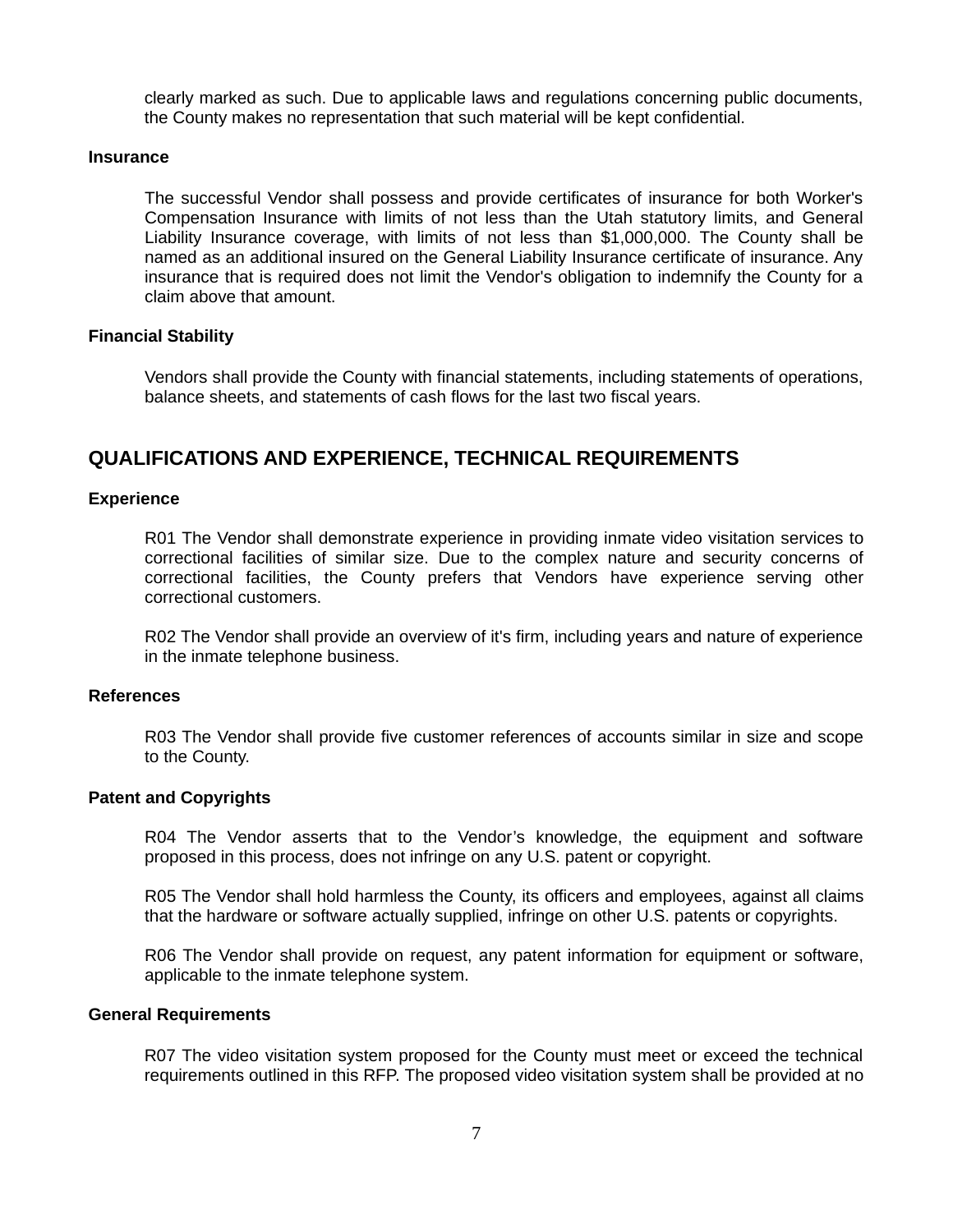cost to the County, including system installation, training, operation and maintenance of the system and its components. It is expected that revenues from off property visits, and or from phone revenues will cover these costs, so long as the gross revenues are not lower that those currently received the by the County from inmate phones.

## **Hardware Requirements**

R08 The inmate visitation terminals should include, at a minimum:

A detention grade hardened steel enclosure;

A shatter proof LCD monitor;

One detention grade audio handset per terminal for the inmate, and two detention grade audio handsets per terminal for the public;

Rounded tops and corners;

Enclosures which prevent spills from entering;

Terminals that do not have any openings exposed to the user. This includes all wiring and ventilation holes;

Terminals without any external hinges;

Terminals with a built-in camera;

Terminals with built-in LED lighting that automatically activates during video visitation sessions and automatically ends when the video visitation session completes and / or disables during all other functions;

Terminals that are powered by 110VAC;

Terminals that utilize standards based videoconferencing CODEC; and

Terminals that secure to the wall using standard industry or better methods.

# **Software Requirements**

R09 Vendor must provide software updates free of charge to County.

R10 The system, which should include visitation scheduling, user management, and policy management software, shall be web-based and allow for the County to administer visitation sessions and visitation operations based on County policies.

R11 The system should assign a unique identification number to each inmate and user.

R12 The system should have a multilingual interface (English and Spanish at a minimum).

R13 The system should provide ad-hoc 1-to-1 or 1-to-many chat sessions between authorized users.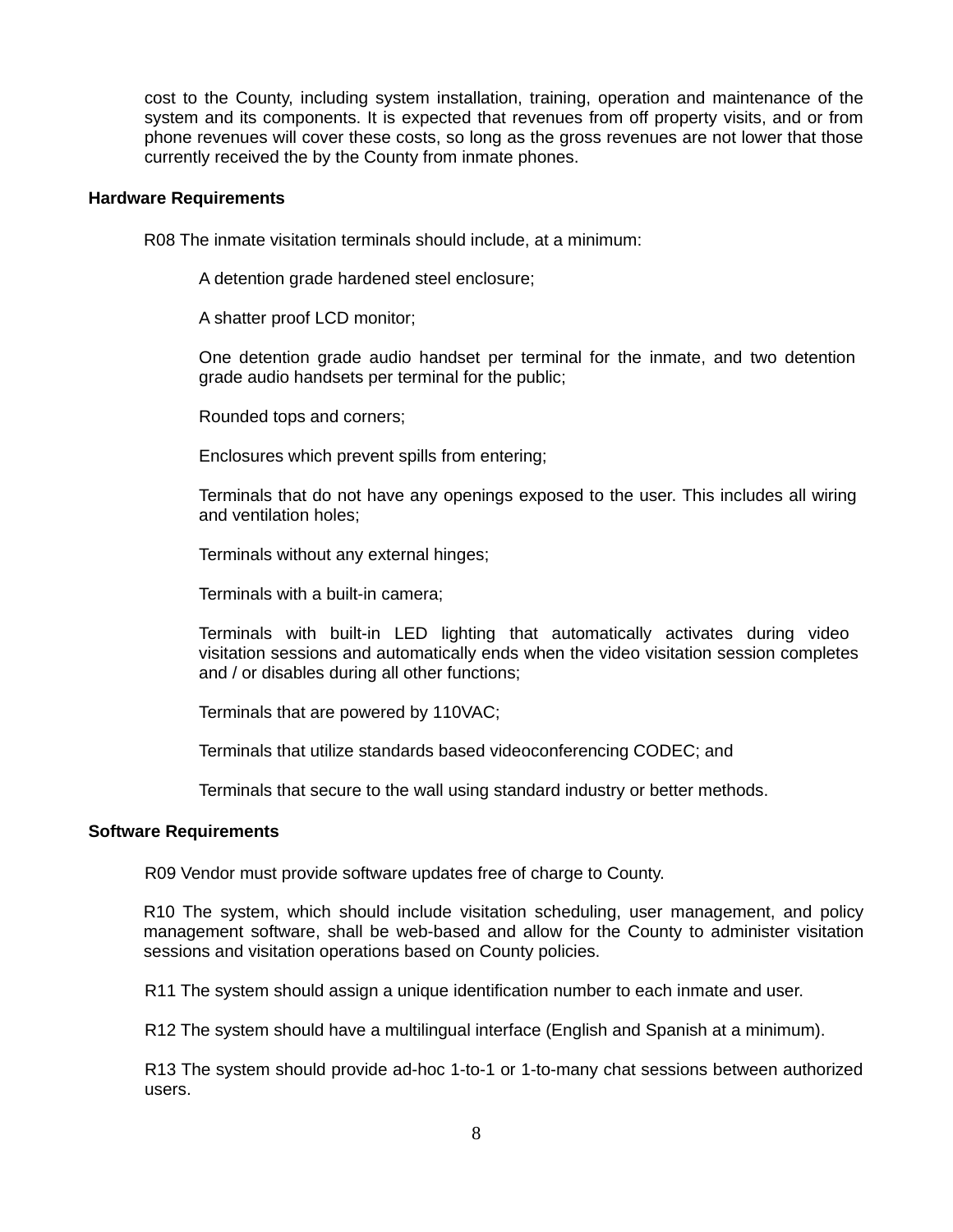R14 The system should be able to support multiple locations within the facility.

R15 The system should provide web-based visitation scheduling for authorized users (Corrections Services staff, attorneys, the public) utilizing any standard web browser.

R16 The system should display pending visits.

R17 The system should allow users to easily and simply schedule visitation sessions.

R18 The system should only display time slots that meet County policies.

R19 The system should conduct conflict checking and only display times which are available.

R20 The system should allow users to easily change their personal information (i.e., password, address, phone number, etc.).

R21 The system should send an email to a visitor when a visit is scheduled, modified, or canceled.

R22 The system should be capable of rescheduling a time slot if a scheduled visit is canceled.

R23 The system should assign unique visitation identification numbers for every visit for reporting and tracking.

R24 The system should use set durations assigned by the County for each visit.

R25 The system should provide a visual warning message to inform the visitor that the session will be ending in a number of minutes set by the County.

R26 The system should provide that:

Administrators: create/manage/edit – users, schedules, etc.;

Users: create/manage/edit their own schedules; and

Read-only user: can only view scheduled visits.

R27 The system should require a unique user name and password that will dictate to the user the password's level of functionality.

R28 The system should provide specific information for tracking inmate and visitor activities and patterns by, at a minimum, the following criteria:

Inmate ID number;

Inmate name;

Visitor name;

Date and time of visit;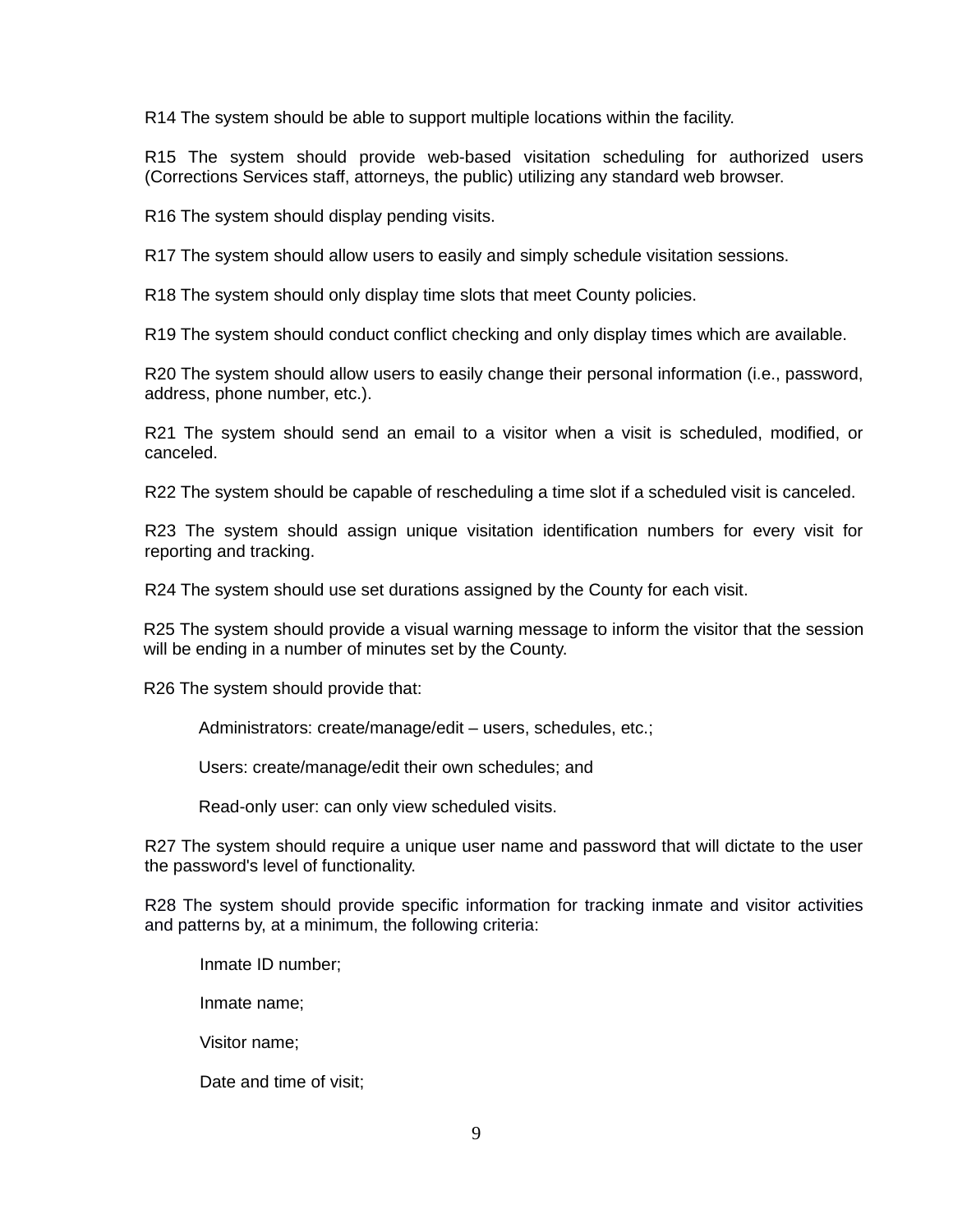Inmate video visitation station; and

Daily, weekly and monthly visit statistics.

R29 The system should provide an audit trail of all activity (i.e., user login times and locations, which users have scheduled/modified/canceled a visit, etc.).

R30 The system should allow for integration with, or data retrieval from the County Jail/Offender/Inmate Management System.

R31 The system should list facility visitation rules in the visitation start-up sequence.

R32 The system should use the same inmate identification number as created by the jail management system, to identify the inmate on the video visitation system.

R33 The system should automatically cancel a visit if the inmate's status has changed or the inmate has been released.

R34 The system should send an email cancellation notification to the visitor if a visit is canceled.

R35 The system should provide for an exclusion list, which allows the County to set visitor exclusions (i.e., visitor A is allowed to visit with anyone in the jail EXCLUDING one or more selected inmates) and indicate the reason for the exclusion (e.g., the visitor is a known gang affiliate, contraband smuggler, etc).

R36 The system should provide cancellation/interruption broadcast capabilities. The County staff should be able to interrupt ongoing visits and deliver either audible, written, or video messages (warnings), as well as have the capability to reconnect a session.

R37 The system shall provide for inmate visitation requests, which will allow an inmate to request a visit by filling out a form on the visitation terminal.

R38 The system should provide authorized personnel users the ability to do searches and create reports.

R39 The system should provide a way to display scheduled visits to staff so they know where and when an inmate needs to be available for pending video visits.

R40 The system shall allow for visitation recording.

R41 Recordings of visits should be able to be made ad-hoc, by user type, or selected when scheduling the visit.

R42 Recorded visits shall be searchable and viewable by time and date.

R43 Recorded visits should be stored for at least 90 days. Describe additional archive options if available.

R44 The County must be able to lock certain recordings so that they will not be purged as part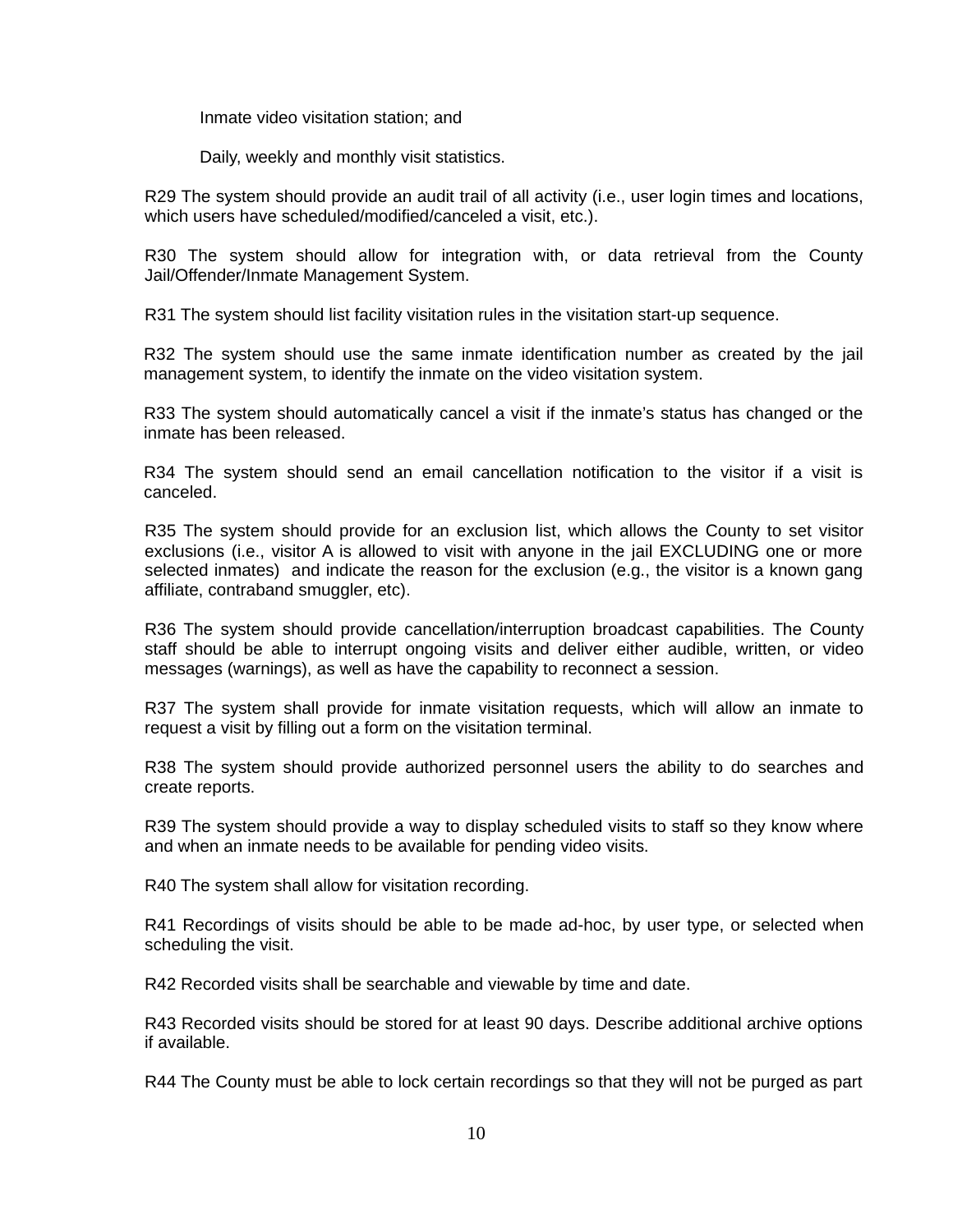of the standard retention duration.

R45 Authorized personnel must be able to quickly and easily schedule visitation sessions.

R46 The system must be able to communicate with the video hardware at the time of a scheduled visit so that the visitation session will automatically commence without staff involvement.

R47 The system should allow for at least three (3) configurable settings for screen resolution and bandwidth requirements.

R48 Describe how the scheduling system operates.

# **Technical Requirements**

R49 The system shall be a complete TCP/IP-based system. All video and audio streams between the terminals, visitors, and management equipment (servers) shall be transmitted over TCP/IP Ethernet. Systems that utilize analog audio/video matrix switching systems are not acceptable.

R50 The system shall consist of inmate terminals connected over a 100 Mbps dedicated Ethernet network so that any terminal can be connected to any other terminal.

R51 The terminal should be able to access the video visitation solution via local area network (LAN) or via a broadband Internet connection (DSL, cable, etc.) using a computer or laptop that is web camera and headset enabled.

R52 The system should utilize:

High quality video using low bandwidth;

Video standards of H.264 or better;

Configurable video transmission speeds; and

A wide range of video resolutions and bit rates. Describe what you offer.

R53 The system must be designed for video at a minimum of 30 fps.

R54 The system must provide encryption for all visits.

# **TRAINING, SUPPORT, AND INSTALLATION**

#### **Training**

R55 The Vendor shall provide initial installation training to the County staff in system administration, operation, and reporting. Upgrade and refresher training shall also be required for the length of the contract, and at no cost to the County.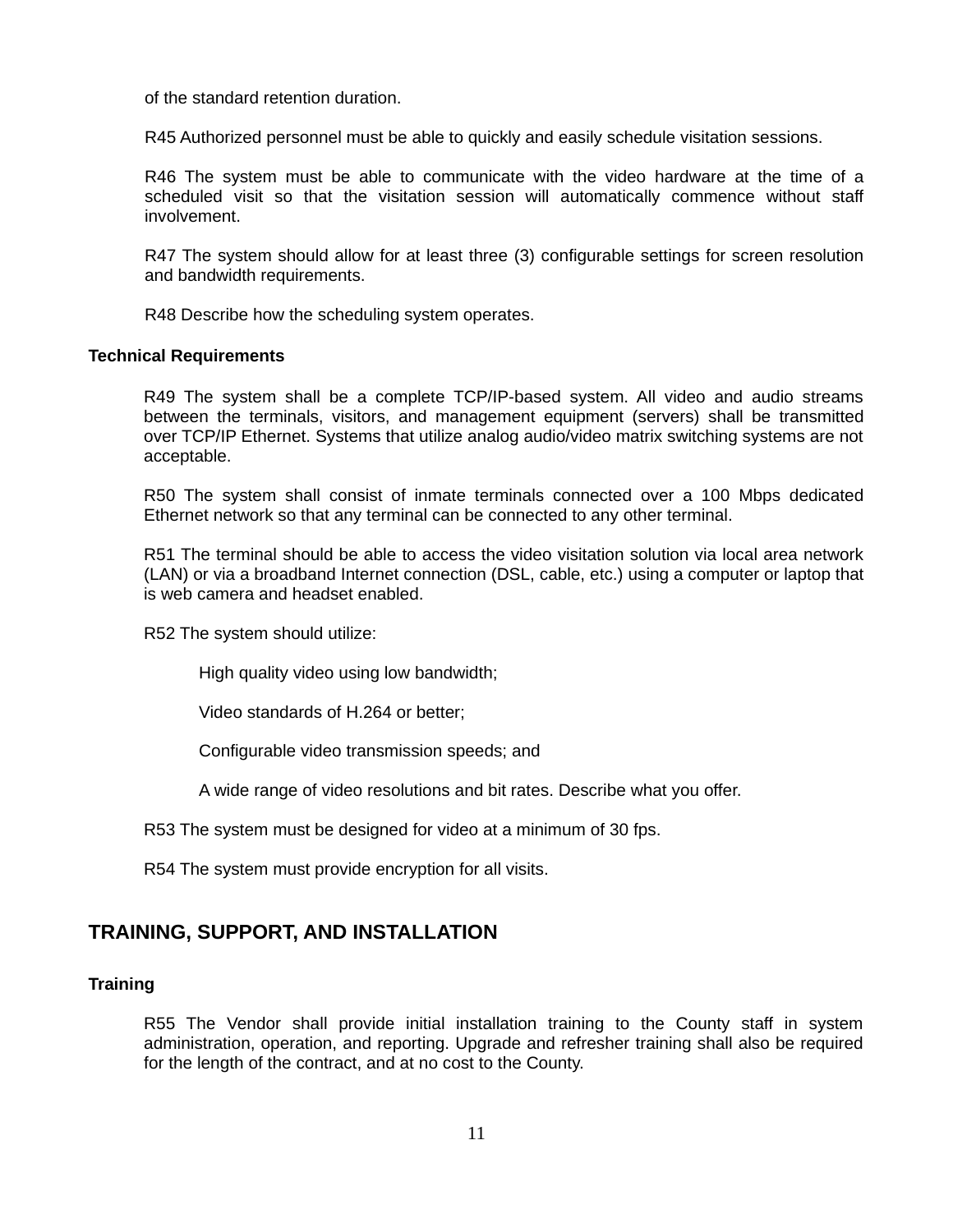R56 The Vendor shall have the ability to provide initial and ongoing training through multiple options such as live training and Web-Casting integrated into the system.

R57 Describe your training program. Include a description of course(s) and any applicable documents.

#### **Support and Maintenance**

R58 The Vendor shall provide a system that is fully functional in regards to all labor, materials, programming, system hardware and software.

R59 The Vendor shall warrant that the system installed for the County shall be free of defects, irregularities, unprofessional installation, code violations and shall operate as designed and proposed. Should the system not operate as designed and proposed or violate any local, state or federal code, the Vendor shall immediately correct the defect or irregularity or bring the system within code and performance specifications at no cost to the County.

R60 The Vendor shall provide all post installation system programming and maintenance services at no cost to the County.

R61 The Vendor should agree in its response that maintenance service is available on its video visitation system seven days per week, twenty-four (24) hours a day, 365 days per year.

R62 The Vendor is responsible for replacement of the system, in its entirety or its individual components, regardless of cause, including, but not limited to, normal wear/use, inmate abuse, natural disaster, or inmate unrest. This system or component replacement will be performed at no cost to the County and will occur upon notification to the Vendor of the system problem by the County.

R63 The Vendor is responsible for replacing visitation kiosks regardless of cause, including, but not limited to, normal wear/use, inmate abuse, natural disaster, or inmate unrest.

R64 Should any critical component of the video visitation system provided by the Vendor fail, the Vendor must respond to video visitation system maintenance/repair calls from the County in the manner outlined in this section.

R65 The Vendor is required to further negotiate with the County prior to system installation to determine additional specific criteria for a "Major Emergency." For the purpose of this RFP, a "Major Emergency" shall be defined as an occurrence of any one of the following conditions:

A failure of the video visitation system processor, its common equipment or power supplies which render the system incapable of performing its normal functions;

A failure of the recording function or any of its components that affects the full recording operation;

A failure of 30% or more of the visitation units in any one area;

A failure of any of the video visitation system functions that result in the ability of inmates to place visitation sessions without the use of assigned PINs; or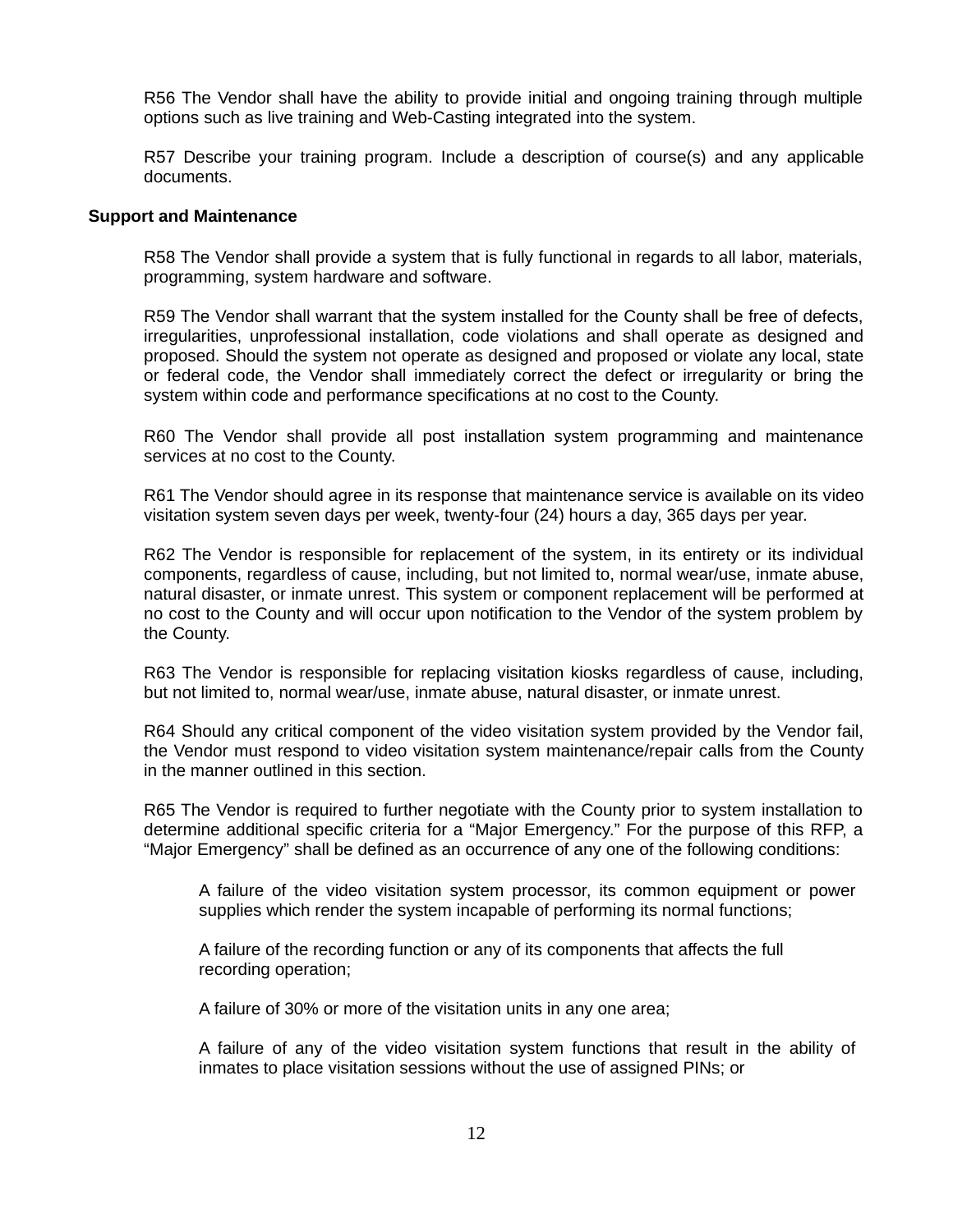A failure of the system "kill switches" or similar disabling function proposed by the Vendor.

R66 For a "Major Emergency" the Vendor must respond to the service problem within two (2) hours of the initial trouble report by the County, through the use of remote testing or access. Should the video visitation system not be accessible for remote access, the Vendor must have a qualified technician, suitably equipped for the installed video visitation system, on site at the County location within one (1) day from the time of initial trouble report. Should the problem not be resolved via remote access, the Vendor must have a qualified technician, suitably equipped for the installed system, on site at the County institution within two (2) days from the time of initial trouble report.

R67 Response to "Major Emergency" conditions should be communicated on a 24 Hour-a-Day, Seven Days-a-Week, 365 Days-a-Year basis throughout the term of this contract.

R68 For the purpose of this RFP, routine service shall be defined as a video visitation system failure or problems other than a "Major Emergency" item as listed above or defined by the County.

R69 For a "Routine Service" the Vendor must respond to the service problem within four (4) hours of the initial trouble report by the County through the use of remote testing or access. Should the video visitation system not be accessible for remote access, the Vendor must have a qualified technician, suitably equipped for the installed system, on site at the County facility within twelve (12) business hours from the time of the initial trouble report. Business hours are defined as 8:00 a.m. to 6:00 p.m., Monday through Friday.

R70 Should the problem not be resolved via remote access, the vendor must have a qualified technician, suitably equipped for the installed system, on site at the County facility within two (2) days from the time of initial trouble report.

R71 The Vendor must ensure and state in its response, that all maintenance calls from the County shall be answered by a "live" operator or service representative at all times.

R72 It is required that that all maintenance calls from the County be answered by a "live" service representative.

#### **Installation and Cut-Over**

R73 The Vendor will complete the installation of the inmate visitation system, and all it's required parts within thirty (30) days after the contract is awarded.

R74 The Vendor shall submit a complete and detailed schedule of the time-frame required for installation, utility coordination, training, cut over and testing. The system must be installed in an expert manner and under a time-frame designed to minimize disruption of the normal functioning of the facilities.

If the County's requirement of 30 days cannot be met, the Vendor must propose an alternate installation schedule of events. Failure to state installation time in the proposal will obligate the Vendor to complete installation as required in the RFP. An extended period of installation time may be considered when in the best interest of the County.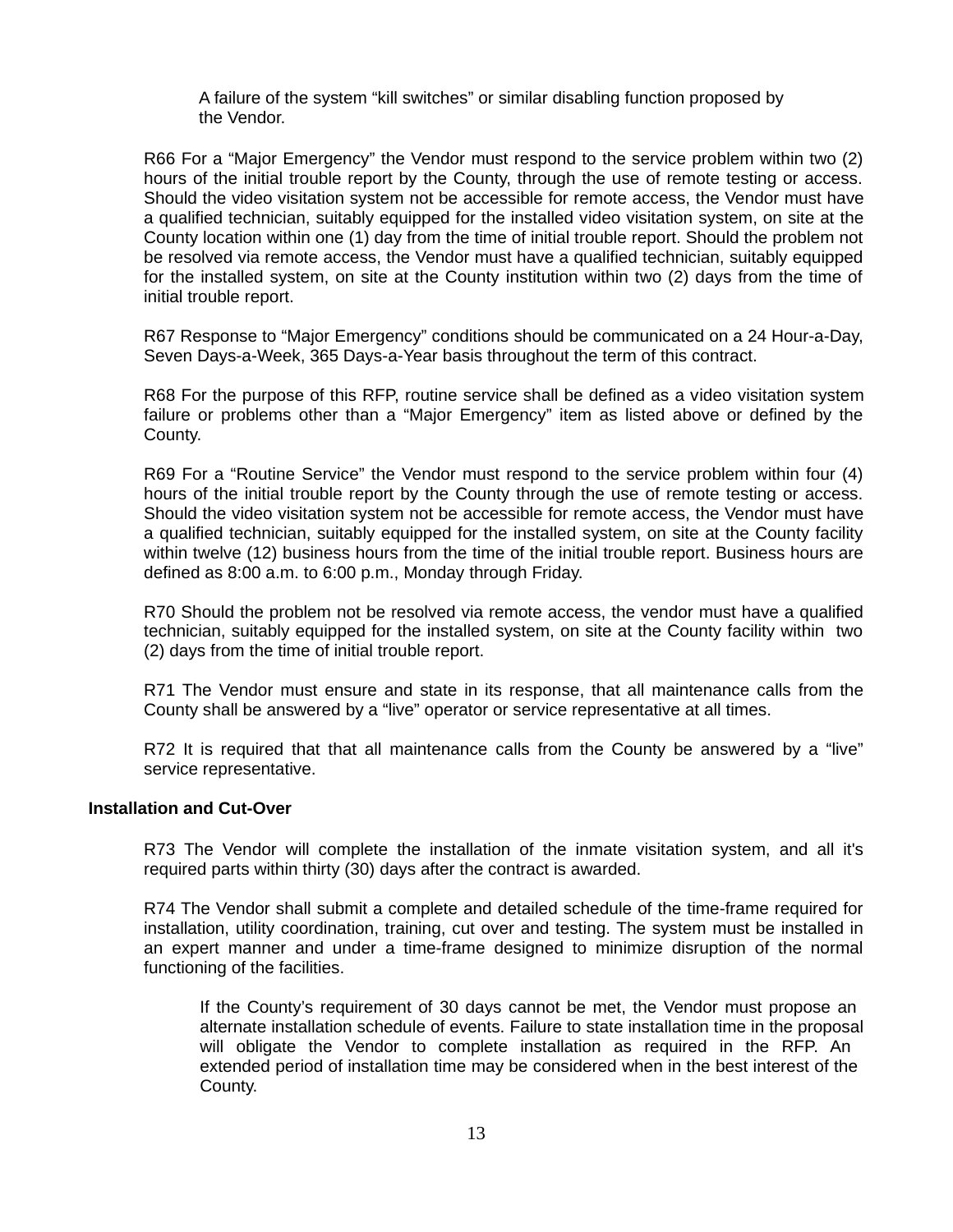Any delay in the implementation of the Vendor's schedule that is caused by the County will increase the Vendor's time allowance to complete installation, but the Vendor must submit a complete and detailed schedule of additional time required.

The risk of loss and/or damage to system equipment will be assumed by the Vendor during shipment, unloading, and installation.

The Vendor must agree, in its response, to the County's right to require the replacement of any network service or system component whose failure to meet required performance levels during testing has risen to chronic problem level as determined by the County..

R75 The Vendor must have a plan to provide planned technology upgrades. Please describe.

R76 The Vendor must describe it's experience with implementing services detailed in this RFP.

# **RATES AND COMMISSIONS**

# **Rates**

R77 Please provide information on the rate structure for the video visitation sessions from off property locations, noting that it is the intent of the County to "not charge" for on property visits. Include within your response the cost per session for attorneys, friends, and family, other visitors. Include any hidden costs that may be added.

## **Commission Structure**

R78 Please provide information on the commission structure. Include the following within your response:

What is the percentage of commission you will pay County? How will the system be supported, if at all by revenues from the inmate phone system. Failure to state proposed commission percentage will result in rejection of proposal.

Explain in detail the method used to calculate revenue to the County (e.g., gross revenue, adjusted gross revenue, net revenue).

State all applicable deductions from Gross Revenue before calculating the County's revenue.

What is your method of reporting the calculation of the County's commission payment:

Provide samples of proposed reports.

Is there a charge for customized reports?

If yes, provide amounts.

Describe the procedure for handling noncollectable revenue. State whether this expense reduces County's commission and, if so, specify in what manner.